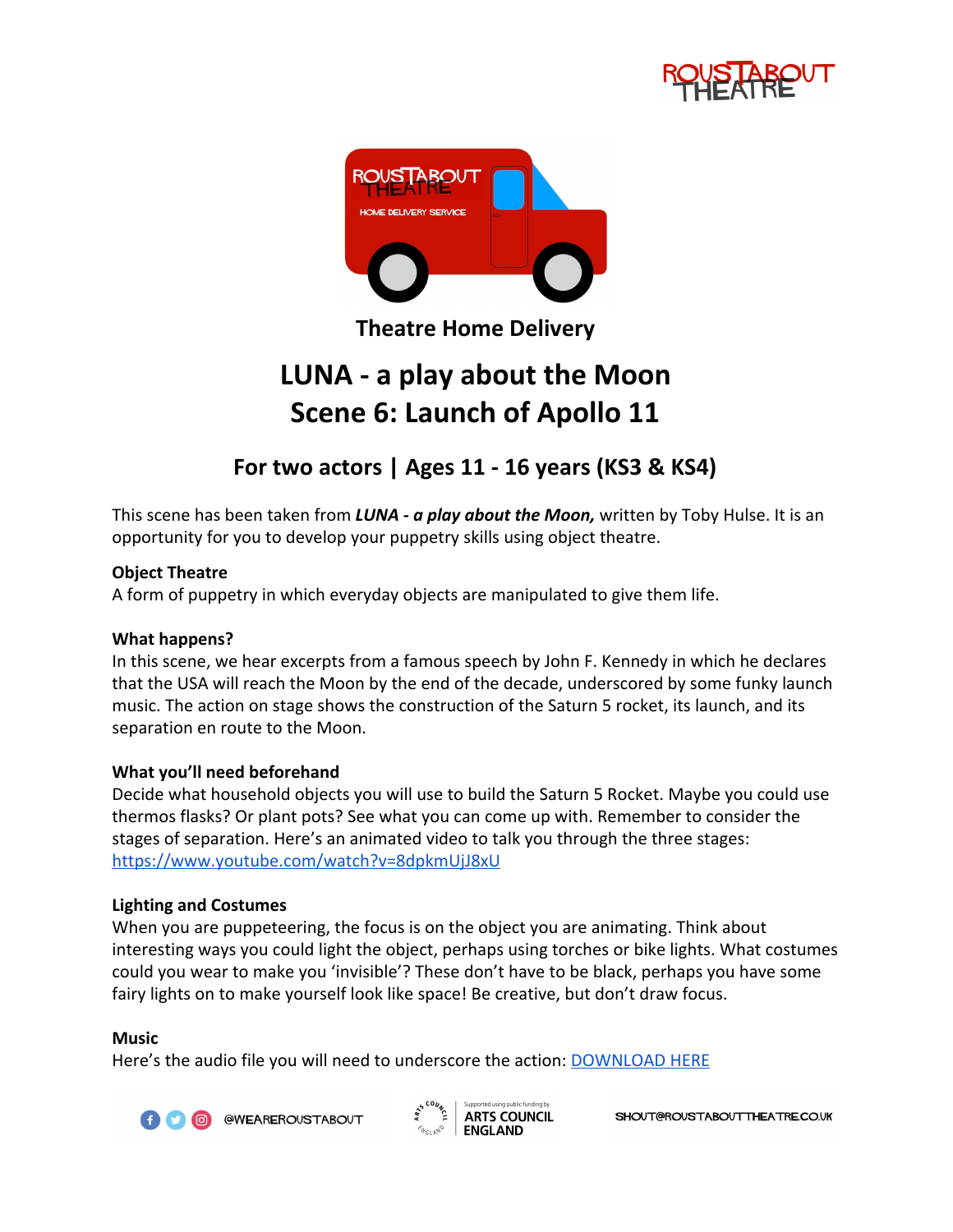

**Scene Six.**

*The actors reveal the objects they are going to use to build their rocket.*

**JFK** *[Recording.]* The eyes of the world now look to space – to the Moon and to the planets beyond – and we have vowed that we shall not see it governed by a hostile flag of conquest, but by a banner of freedom and peace. We shall send to the Moon a giant rocket – more than 300 feet tall, the length of this football field and made of metal alloys some of which have not yet been invented and fitted together with a precision better than the finest watch – on an untried mission to an unknown celestial body and then return it safely to Earth. And if we are to do all this and do it right and do it first, before this decade is out, then we must be bold. We choose to go to the Moon. We choose to go to the Moon in this decade not because it is easy – but because it is hard.

#### *The actors construct their rocket.*

**Jack King** *[Recording.]* We're approaching the 60 second mark on the Apollo 11 mission. T minus 60 seconds and counting. We've passed T minus 60. 55 seconds and counting. Neil Armstrong just reported back, "It's been a real smooth countdown". We've passed the 50 second mark. Power transfer is complete we're on internal power with the launch vehicle at this time. 40 seconds away from the Apollo 11 lift-off. All the second stage tanks now pressurized. 35 seconds and counting. We are still 'Go' with Apollo 11. 30 seconds and counting. Astronauts report, "It feels good". T minus 25 seconds. 20 seconds and counting. T minus 15 seconds, guidance is internal.

*Construction is complete. The actors are ready for lift off.*



@WEAREROUSTABOUT